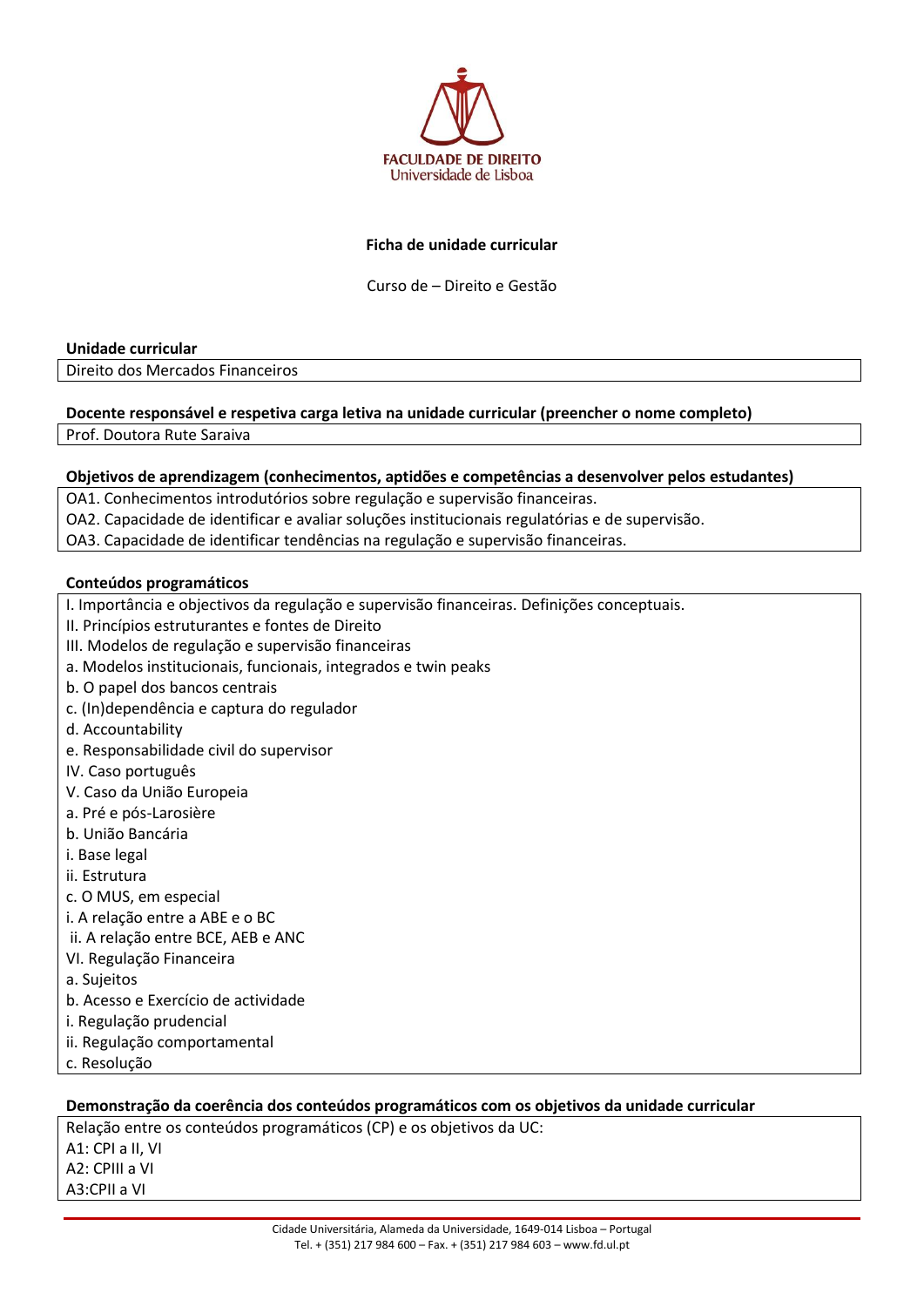

# **Metodologias de ensino (avaliação incluída)**

Na disciplina são utilizadas as seguintes metodologias pedagógicas:

- 1. Expositivas, para apresentação dos quadros teóricos de referência
- 2. Participativas, com a a análise de legislação. Método socrático.
- 3. Autoestudo, tal como consta no Planeamento das Aulas.

4. Orientação tutorial, especialmente durante o horário de atendimento.

A avaliação final terá os instrumentos (frequência e exames) e momentos de avaliação (1.ª e 2.ª Época) previstos no regulamento de avaliação de conhecimentos da FDUL/ISEG.

## **Demonstração da coerência das metodologias de ensino com os objetivos de aprendizagem da unidade curricular**

Correspondência entre os objetivos de aprendizagem e as metodologias de ensino: Expositivas: todos os OA Participativas: Todos os OA Autoestudo: todos os OA. Orientação tutorial: todos os OA

# **Bibliografia principal**

Rute Saraiva – Direito dos Mercados Financeiros, AAFDL, 2.nd ed., 2015.

Luís Morais – Modelos de Supervisão Financeira em Portugal e no contexto da união Europeias, Banco de Portugal, 2016. [https://www.bportugal.pt/sites/default/files/anexos/pdf-](https://www.bportugal.pt/sites/default/files/anexos/pdf-boletim/estudomodelosupervisao2016.pdf)

[boletim/estudomodelosupervisao2016.pdf](https://www.bportugal.pt/sites/default/files/anexos/pdf-boletim/estudomodelosupervisao2016.pdf)

João Calvão da Silva - Banca, Bolsa e Seguros. Direito Europeu e Português, tomo I – Parte Geral, 4.ª ed., Almedina, Coimbra, 2013.

Paulo Câmara, Manuel Magalhães (coord.) O Novo Direito Bancário, Almedina, 2012.

Carlos Costa Pina - Instituições e Mercados Financeiros, Almedina, Coimbra, 2004.

ABRAMS, Richard K.; Michael W. Taylor - Issues in the Unification of Financial Sector Supervision, IMF Working Paper n.º 00/213, 2000[. http://www.imf.org/external/pubs/ft/wp/2000/wp00213.pdf](http://www.imf.org/external/pubs/ft/wp/2000/wp00213.pdf)

ATHANASSIOU, Phoebus - Financial sector supervisor's accountability: A European perspective, Legal Working Paper n.º 12, 2011.

BENINK, Harald; George Benston - The Future of Banking Regulation in Developed Countries: Lessons from and for Europe.

BRIAULT, Clive – Revisiting the Rationale for a Single Financial Services Regulator*,* FSA Occasional Paper n.º 16, 2002.

- The Rationale for a Single National Financial Services Regulator*,* FSA Occasional Paper n.º 2, 1999. <http://www.fsa.gov.uk/pubs/occpapers/OP02.pdf>

FERRAN, Eilis – The Reorganisation of Financial Services Supervision in the UK: An Interim Progress Report, University of Cambridge, Faculty of Law, Research Paper n.º 49/2011, 2011.

GARICANO, Luis; Rosa M. Lastra – Towards a new Architecture for financial stability, CEP Discussion Paper No 990, 2010.

GIESEN, Ivo - Regulating regulators through liability. The case for applying normal tort rules to supervisors, Utrecht Law Review. Vol. 2, n.º 1, 2006.

GOODHART, Charles - The Role of Macro-Prudential Supervision, 2010.

HÜPKES, Eva; Marc Quintyn; Michael W. Taylor - The Accountability of Financial Sector Supervisors: Principles and Practice, IMF Working Paper n.º 05/51, 2005.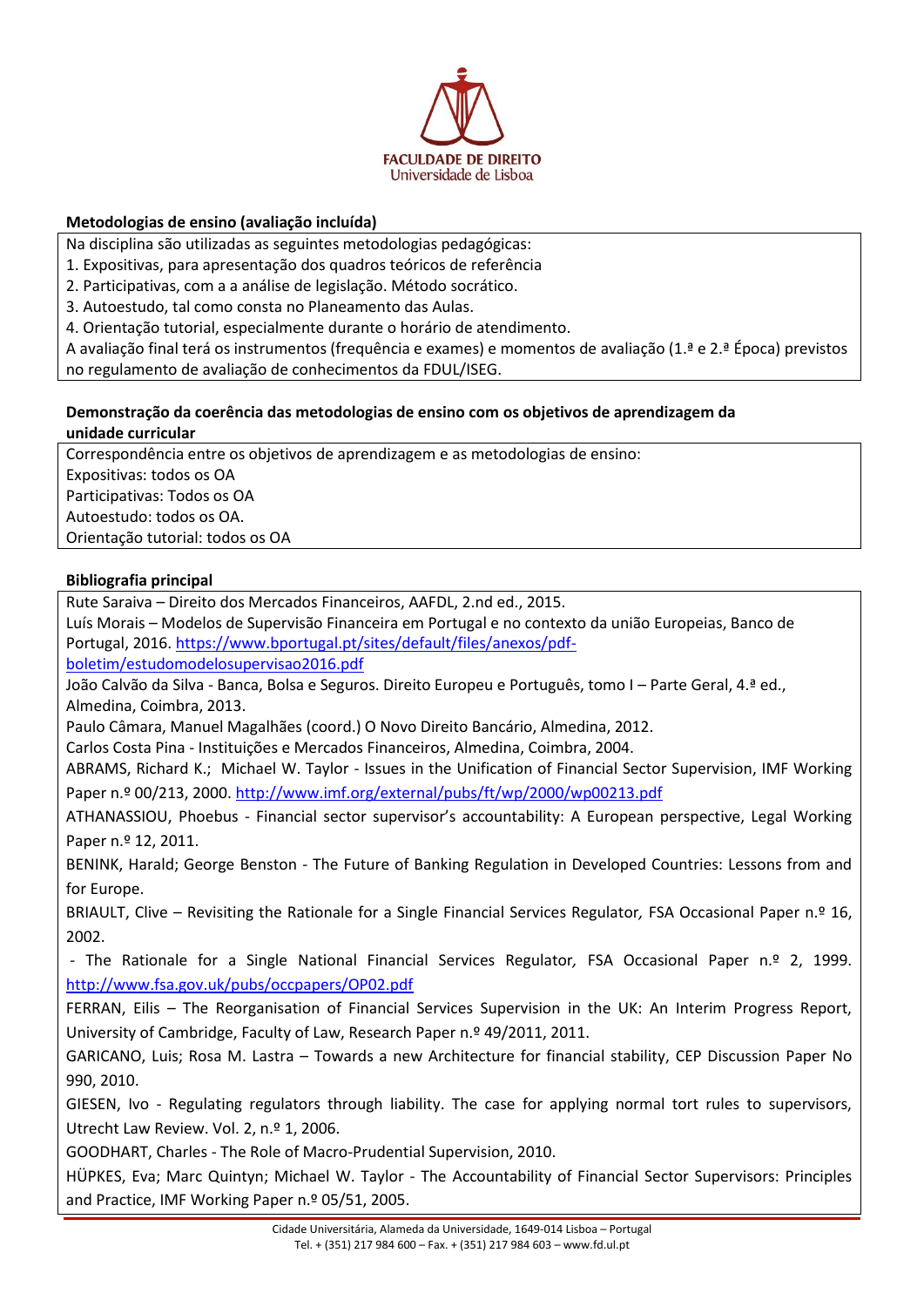

JURKOWSKA-ZEIDLER, Anna - *T*he role of central banks in financial supervision. The European perspective, Faculty of Law and Administration, University of Gdansk.

LASTRA, Rosa M. – The Governance Structure for financial regulation and supervision in Europe, Columbia Journal of European Law, Vol. 10, 2003.

MASCIANDARO, Donato; Marc Quintyn; Michael Taylor - Financial Supervisory Independence and Accountability – Exploring the Determinants, IMF Working Paper n.º 08/147, 2008.

QUINTYN, Marc; Michael W. Taylor – Regulatory and supervisory independence and financial stability, IMF Working Paper n.º 02/46, 2002.

QUINTYN, Marc; Silvia Ramirez; Michael W. Taylor - The Fear of Freedom: Politicians and the Independence and Accountability of Financial Sector Supervisors, IMF Working Paper n.º 07/25, 2007.

TAYLOR, Michael – The road from twin peaks and the way back, Connecticut Insurance Law Journal, Vol. 16, 2009.

- 'Twin Peaks' Revisited... a second chance for regulatory reform, CSFI, n.º 89, 2009.

TEIXEIRA, Pedro Gustavo - The evolution of the law and regulation of the Single European Financial Market until the crisis, In Revista de Concorrência e Regulação, A. 1, n.º 2, Abr.-Jun. 2010.

TISON, Michel - Do not attack the watchdog! Banking supervisor's liability after Peter Paul, Ghent University, Financial Law Institute, Working Paper n.º 2005/02, 2005.

WYMEERSCH, Eddy - The Structure of Financial Supervision in Europe: About single, twin peaks and multiple financial supervisors.

**Curricular unit sheet**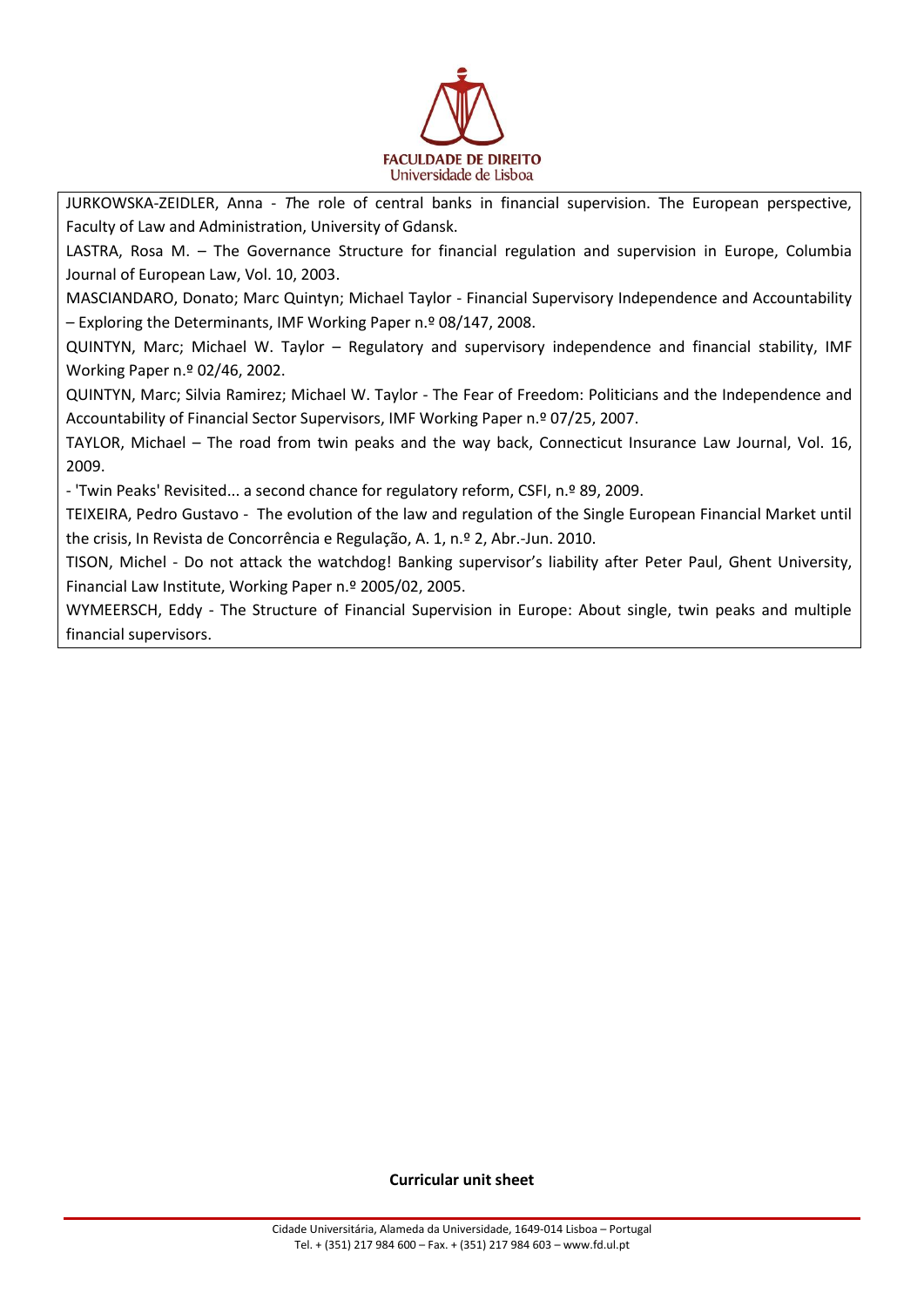

Course – Law and Management

#### **Curricular unit**

Financial Markets Law

#### **Responsible Academic staff and respective workload in the curricular unit (enter full name)**

Prof. Doutora Rute Saraiva

#### **Other academic staff and respective workloads in the curricular unit**

(maximun 1000 characters)

## **Learning outcomes of the curricular unit**

LG1. Knowledge at an introductory level of financial regulation and supervision.

LG2. Capacity to identify and assess institutional regulatory and supervisory solutions.

LG3. Capacity to identify trends in financial regulation and supervision

#### Syllabus

I. Importance and objectives of financial regulation and supervision. Conceptual definitions.

- II. Structuring principles and legal sources
- III. Models of financial regulation and supervision
- a. Institutional, functional, integrated and twin peaks models
- b. The role of central bank
- c. Capture and (In)dependence and the regulator
- d. Accountability
- e. Liability of the Supervisor
- IV. The Portuguese case
- V. European Union
- a. Before and after de Larosière
- b. The Banking Union
- i. Legal basis
- ii. Structure
- c. The SSM, in particular
- i. Relation between EBA and EB
- ii. Relation between EBC, EBA and the NA
- VI. Financial regulation
- a. Types of subjects
- b. Access and activity
- i. Prudential regulation
- ii. Conduct regulation
- iii. Resolution

## **Demonstration of the syllabus coherence with the curricular unit's objectives.**

Correspondence between the program contents (PC) and learning goals (LG): LG1: PCI to II, VI LG2: PCIII to VI LG3: PCII to VI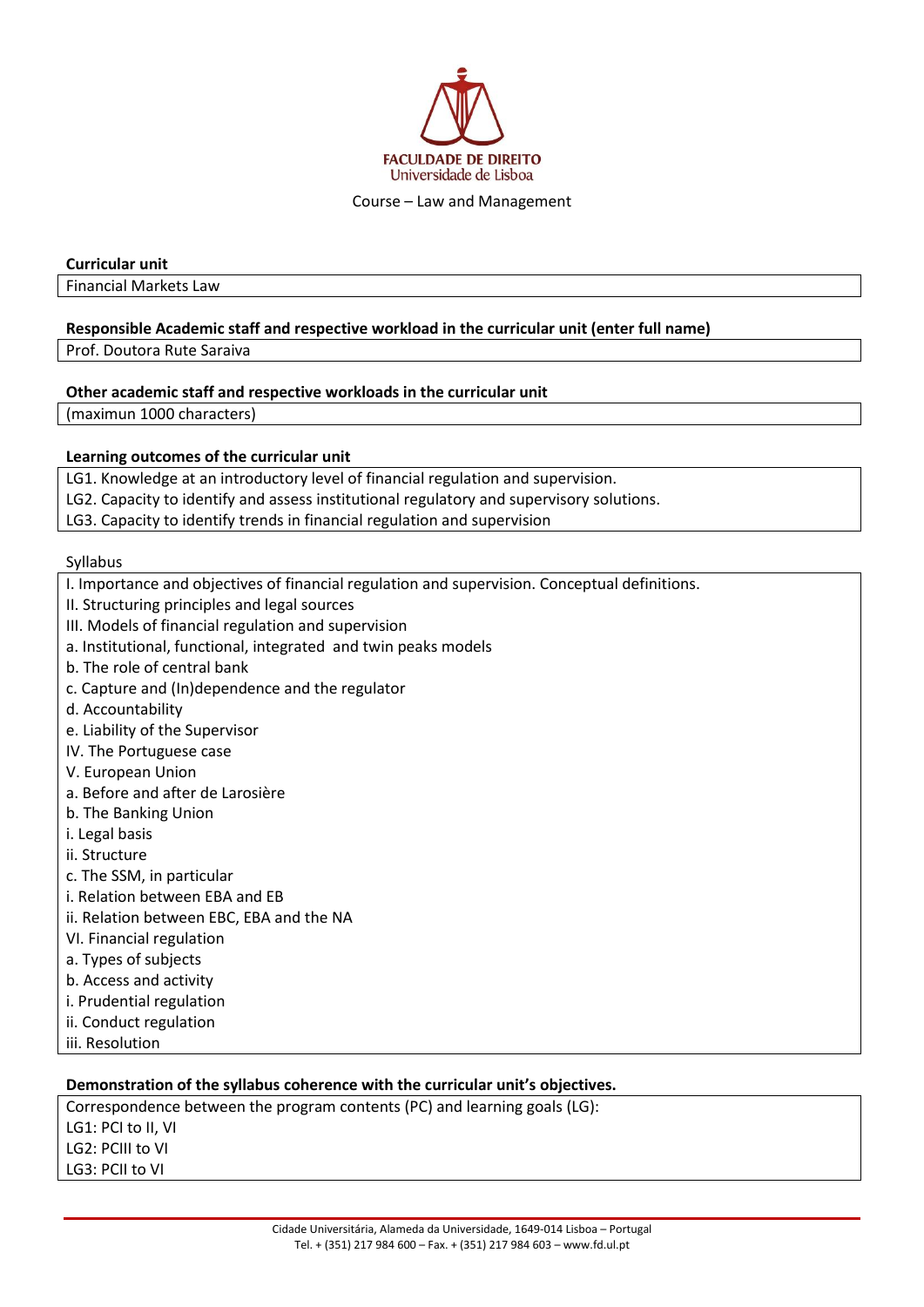

# **Teaching methodologies (including evaluation)**

The module uses the following teaching methods:

- 1. Lectures to present the theoretical frameworks.
- 2. Tutorials and seminars, with analysis of regulations. Socratic method.
- 3. Self-study related to the student's independent work, as set out in the planning of classes.
- 4. Tutorials, namely in the office hours.

The student's assessment uses the types of exams and evaluation dates (1.ª época and 2.ª época) in FDUL/ISEG regulations.

## **Demonstration of the coherence between the teaching methodologies and the learning outcomes**

Correspondence between learning goals (LG) and pedagogical methods: Lectures: all LG Tutorials and seminars: all LG Self-study: all LG. Tutorials: all LG.

## **Main Bibliography**

Rute Saraiva – Direito dos Mercados Financeiros, AAFDL, 2.nd ed., 2015.

Luís Morais – Modelos de Supervisão Financeira em Portugal e no contexto da união Europeias, Banco de Portugal, 2016. [https://www.bportugal.pt/sites/default/files/anexos/pdf-](https://www.bportugal.pt/sites/default/files/anexos/pdf-boletim/estudomodelosupervisao2016.pdf)

[boletim/estudomodelosupervisao2016.pdf](https://www.bportugal.pt/sites/default/files/anexos/pdf-boletim/estudomodelosupervisao2016.pdf)

João Calvão da Silva - Banca, Bolsa e Seguros. Direito Europeu e Português, tomo I – Parte Geral, 4.ª ed., Almedina, Coimbra, 2013.

Paulo Câmara, Manuel Magalhães (coord.) O Novo Direito Bancário, Almedina, 2012.

Carlos Costa Pina - Instituições e Mercados Financeiros, Almedina, Coimbra, 2004. ABRAMS, Richard K.; Michael W. Taylor - Issues in the Unification of Financial Sector Supervision, IMF Working Paper n.º 00/213, 2000. <http://www.imf.org/external/pubs/ft/wp/2000/wp00213.pdf>

ATHANASSIOU, Phoebus - Financial sector supervisor's accountability: A European perspective, Legal Working Paper n.º 12, 2011.

BENINK, Harald; George Benston - The Future of Banking Regulation in Developed Countries: Lessons from and for Europe.

BRIAULT, Clive – Revisiting the Rationale for a Single Financial Services Regulator*,* FSA Occasional Paper n.º 16, 2002.

- The Rationale for a Single National Financial Services Regulator*,* FSA Occasional Paper n.º 2, 1999. <http://www.fsa.gov.uk/pubs/occpapers/OP02.pdf>

FERRAN, Eilis – The Reorganisation of Financial Services Supervision in the UK: An Interim Progress Report, University of Cambridge, Faculty of Law, Research Paper n.º 49/2011, 2011.

GARICANO, Luis; Rosa M. Lastra – Towards a new Architecture for financial stability, CEP Discussion Paper No 990, 2010.

GIESEN, Ivo - Regulating regulators through liability. The case for applying normal tort rules to supervisors, Utrecht Law Review. Vol. 2, n.º 1, 2006.

GOODHART, Charles - The Role of Macro-Prudential Supervision, 2010.

HÜPKES, Eva; Marc Quintyn; Michael W. Taylor - The Accountability of Financial Sector Supervisors: Principles and Practice, IMF Working Paper n.º 05/51, 2005.

JURKOWSKA-ZEIDLER, Anna - *T*he role of central banks in financial supervision. The European perspective,